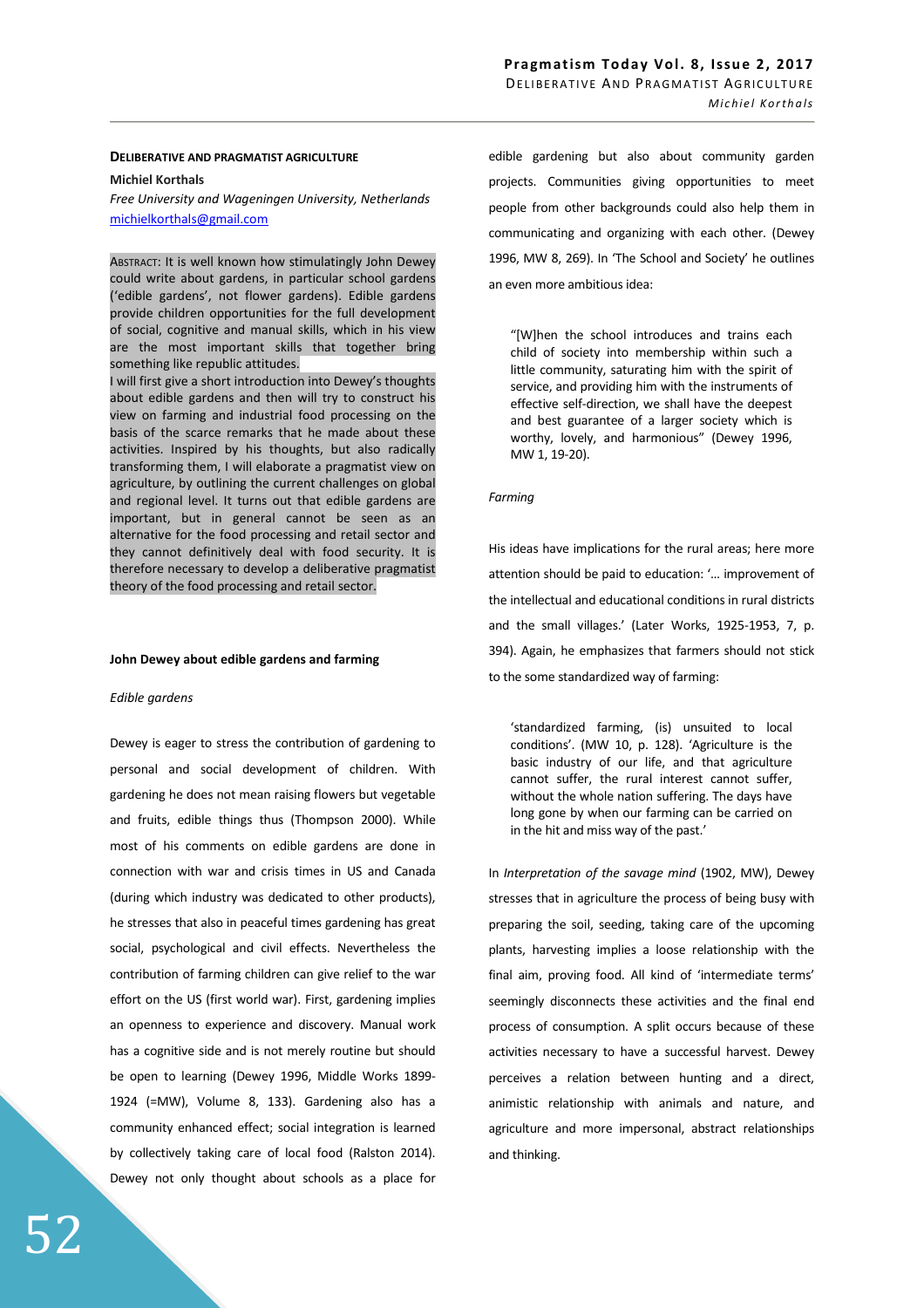Lots of his ideas about agriculture are quite time and context bound; mostly he is reacting to US agriculture in a time of economic and war crisis. For example, in his comments on the Farm Allotment Plan, he speaks out against speculation and in favor of a government Marketing Organization that buys agricultural products, processes and sells them.

So, Dewey conceives farming in accordance with his general philosophy, as a way of life, that is contextual and science-driven. Not standards and routine but learning and experiencing should be the main methods. Farming is a way of life, where labor incorporates both physical, cognitive and normative skills. He discerns a certain distance between farmers and city people, however, there are sufficient overlaps of interests between the two.

However, what I miss in his plea for edible gardens are two aspects: first, on the individual human level, the impact of being busy with agriculture on our respect for natural processes inside and outside ourselves. Gardening also means realizing that we as individuals are living organisms with all the vulnerabilities and capacities that the concrete living organisms we work with have as well. Secondly I miss on the translocal level, the impact of gardening on (and contribution of) a sustainable food production and nature friendly inclusive agriculture.

A peculiar naiveté can be discerned in his treatment of food processing industry. He signals historically a distance between famers and large processing industry; which according to him is an inevitable development. He states: 'From the very necessities of machine industries, mass production and huge factories and other plants, the most effective methods and agents of production are enormous corporation controlling millions or even billions of capital and employing thousands of labourers.' (p. 387, Later Works, Volume 7, 1925 – 1953). As is clear from the illuminating study of Kloppenberg, *First the seed*, (1998), already in the thirties big business made farming an industry not in the general interest but in favour of particular interests. And didn't Dewey see that?

## *Current developments*

This naiveté (with hindsight!) becomes clear in particular when one takes into account what has happened since Dewey wrote these words. In the course of the last sixty years, globalization of information and action sequences, expropriation of the national states, the rise of international companies, and neo liberal international regulation in favour of them stimulated a huge increase in large scale farming enterprises, food processing industries and retail industries (Bauman, 2005). Ecological problems are galore. Simultaneously, the distance between production and consumers that Dewey thought self-evident has become a systemic alienation of consumers from production and vice versa. In the West this system provided cheap, unhealthy (too much salt, sugar and bad fats) and tasteless food, in the South the system contributed to poverty, hunger and malnutrition by outcompeting small farms and businesses.

Small farmers oriented towards the global market are eaten up by bigger ones, and the bigger ones have to participate in the economical rollercoaster and eaten finally by the still bigger ones (the 'economic treadmill' according to Cochrane 1993). The same happens with retail and processing industries, with as consequence more industrialized ultra-processed food and its aftermath huge increase in food related chronic diseases.

Path dependencies and economic treadmills make it very difficult for farmers and small retailers to leave the system once they entered it. However, farmers who stayed outside the internal food production and started for example Community Supported Agriculture (CSA), or other types of multifunctional agriculture (like agritourism and health services) could have a stable income.

So, after the second world war, it became clearer that the food sector in hands of international corporations wasn't the most effective method (in Dewey's words) to deliver healthy, sustainable and tasteful food.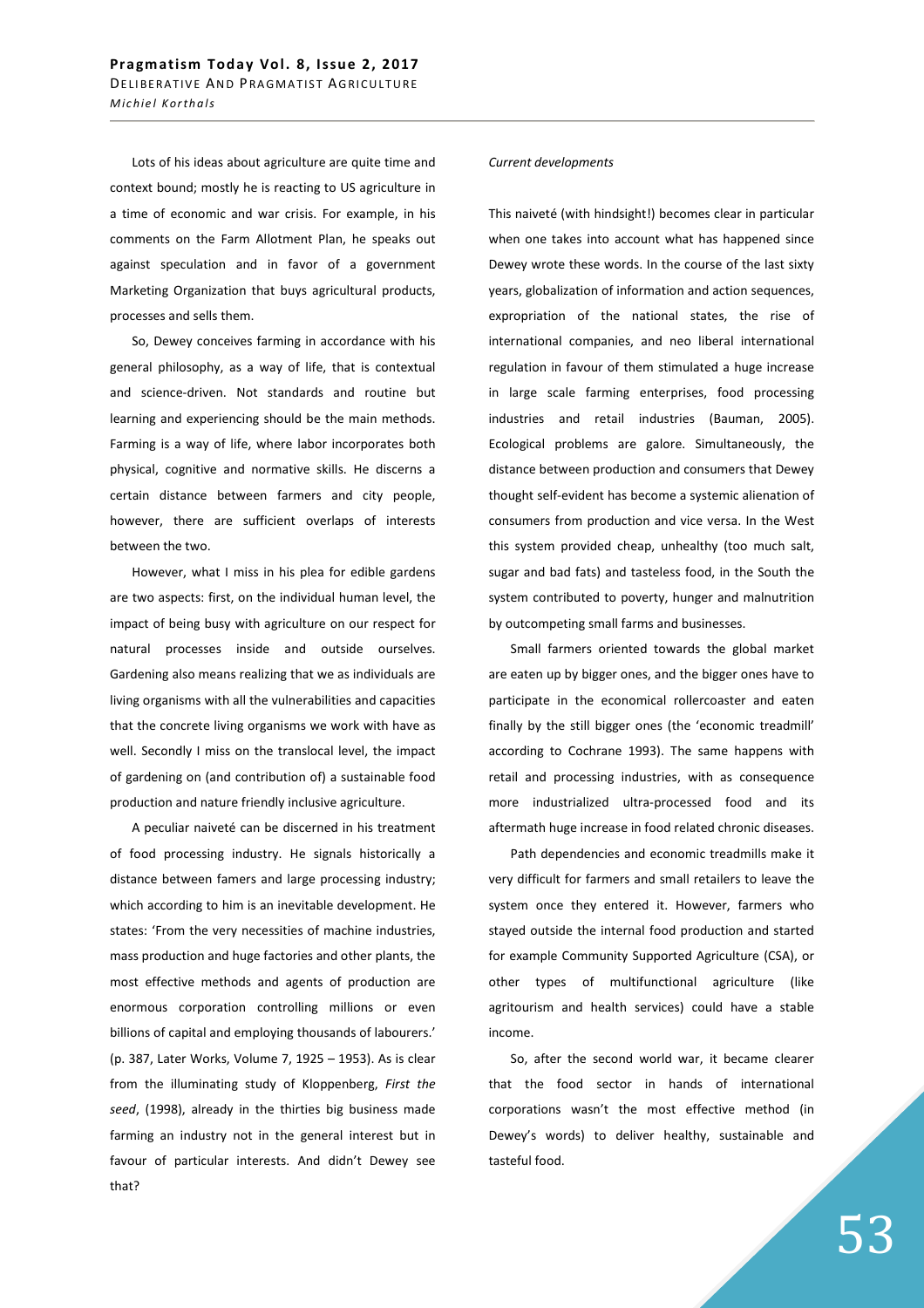The other deficits as I may call them comprise problems that now are a lot more pressing than in Dewey's time. Many people don't have respect for organic processes, for example with respect to their bodies, bodily health and non-human nature. The gap between consumers and agriculture and food processing is huge. Modern farmers are seen as entrepreneurs that conceive their animals and land as commodities to empty as much as possible. Youngsters think that milk comes from the supermarket and lack connection with living organisms. People lack more and more *food capacities or capabilities* (Korthals 2017), like selecting the food items they want to use in preparing a good meal according to their own view of life. Industry encourages them to neglect these capacities with readymade meals and fast food. Moreover, the ecological crisis (including global warming) requires a more respectful attitude to natural processes at large, and an understanding that even individual actions contribute to this crisis.

### **Food wars or food democracy? The divided agrifood system**

### *The industrial food system*

The developments in the West of on the one hand a very dominant global industrialized food system and on the other hand a much smaller section of local farm and food production are to be taken into account by a pragmatist and deliberative approach. It is clear that the industrialized food system has some advantages and many disadvantages. Among the advantages I reckon the huge production, the possibility of overall change in specific cases, and the possibility of monitoring standards of hygiene and safety. Al these advantages have also their direct disadvantages, like, huge production means monocultures and risk of contagion by plagues (and landscape destruction); radical change to new challenges is impossible (the system is like a huge oil tanker: the internal disease management goes rather easy (killing all sick and healthy animals), changing the

course of the tanker is not so easy); the overall presence of uniform standards means that innovation and small case business are constantly hampered (UNCTAD 2013; IAASTD 2009). Other disadvantages are the effects on the environment (pollution, global warming, see Steinfeld 2006), no commitment to human rights, not health and taste driven but money driven, waste of people's (food) capacities, and a deeply anchored feeling of alienation and distrust from the side of consumers (De Schutter 2010). The science behind this regime is seed oriented (like via genetic modification) and oriented to devices like 3d food printing that in their emphasis on convenience of consumers risk the chance to take over more and more food capabilities of consumers.

Ethically seen, the modern industrialized food system scores far below the local approaches with short food chains connecting producers to consumers.

#### *Agroecological food systems*

Many local systems, especially the ones in the South, have a very different outlook, and are farmed from a very different worldview. When in South America, or Uganda, one suddenly can stumble compact food green areas, where from beneath the soil to ten meters above the soil plant, shrubs and trees show their edible fruits. Often you don't see black soils, because a plants grow on every inch; no irrigation is necessary, because the intelligent designed systems itself regulates water supply; harvesting is done often manually, but in large quantities. This system is called in different areas differently, in South America it is called originally 'milpa' (Mann, 2005), in Europe and USA it is called permaculture or agroforestry (Crawford 2010; Shepard, 2013). For larger areas agroecology is an approach has upholds the same principles (Tittonell 2013). The system is an example of a circular economy; it is sustainable, in the biological, social and economic sense. In adapting food production to sub soil and super soil metabolisms and communications systems of plants and organisms (Mancuso 2015) it produces big mass of fruits, nuts,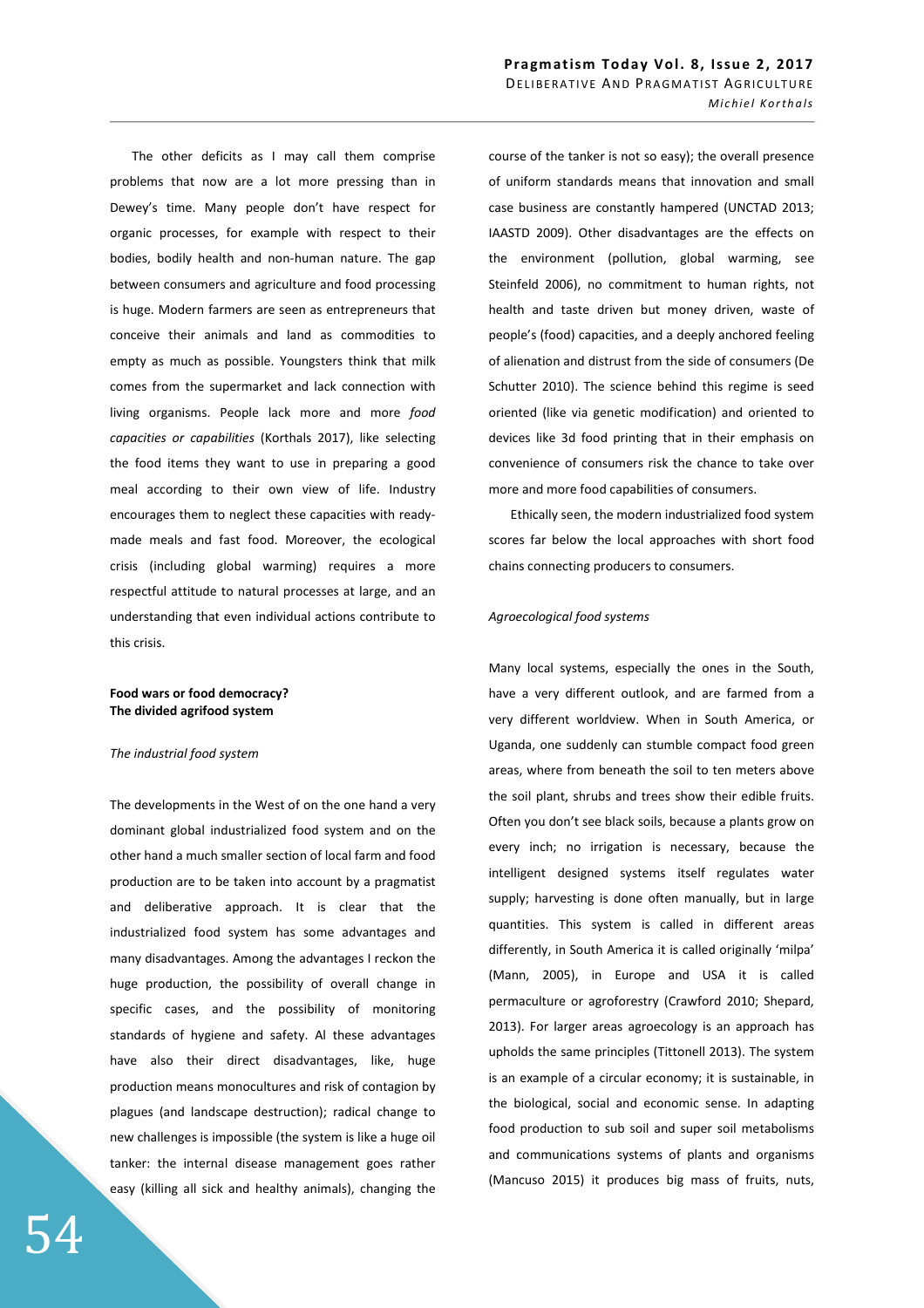fresh leaves and vegetable-like food. It provides food for neighborhoods, stimulates cooperation between villagers and due to its harvest is economically feasible. The science needed for this type of agriculture is soil oriented and directed to enhancing food capabilities of consumers. Wherever there are small pockets of land, or vertical spaces, this type of farming can get started. So from an ethical point of view, the system scores very positive.

Some authors argue that this local system of for instance food forests, edible gardens and CSA can replace or at least reduce considerably the role of the industrialized food system. So Ralston proposes a tentative pragmatist model for understanding how gardens can make our food system more secure—a model inspired by John Dewey's writings on school gardening (Ralston 2014). Carlo Petrini, Founder and President of the Slow Food movement leader argues in his book *Terra Madre* (Petrini 2010) that consumers must transform themselves from passive buyers in "coproducers" in localized but globally networked, or glocalized "food communities". However, they are unclear how consumers can become coproducers, and moreover, what should be done with mainstream food production. Should all consumers spend sufficient time to produce collectively their own food? This would for many require an enormous shift in daily activities and many activities that are now quite normal to do, like watching tv or gaming, should be reduced in time spent. Next, can coproduction fully replace industrial production? Should it be totally dismantled? What about the people now employed in this sector? What about the financial losses (in the Netherlands the industrialized system is approximately good for 5% employment and 70 billion budget)? Certainly, this intensive systems produces material and immaterial costs (in the Netherlands these are estimated a little less than 70 billion) (www.louisbolk.org). Nevertheless, the organized interests of industrial agriculture are very powerful. How to organize such a revolution in a peaceful and fully legal way?

## **Food democracy: challenges**

In the current governance system, consumers and farmers have no control over the priorities what to produce and to invest in and therefore no control over the relation of society with nature and agriculture. This lack of control and involvement makes of citizenconsumers a debilitating force. Democracy cannot be realized when citizens are fully dependent on industrial food production. For citizenship to be realized it is not only necessary to maintain positively public conditions like health, education, and mass media that offer interesting facts about important social issues (and not only about careers of soccer players or film stars).<sup>1</sup> Democratic citizenship cannot thrive on the basis of a regime of an anonymous and distantiated agro-food system that increases the gap between producers and consumers due to the economic value of profits and comparative advantage. $<sup>2</sup>$  Free from democratic input</sup> and motivation, this regime is stimulating individualistic greed, creating a poor and malnourished underclass and is more and more insensitive to judgments, worldviews, fears and emotions from its end-users.

Food democracy as a function of food sovereignty mixes social justice and communitarian ideas. The concepts tries to connect traditional political methods of representation with participation, inclusion, involvement and cooperation. In the West this would mean a mix of a sustainable form of large scale, international agriculture and small scale, local production. Moreover, it stands for new bridges between food production and consumption and consumer oriented science.

The issue is not, do we need intensive farming systems and food processing, or the industrial agro-food regime, but in what form and measure. Therefore, the question of either reforming the current dominant industrial regime to a sustainable system or starting

 $\overline{a}$ 

<sup>1</sup> John Dewey develops in his *The Public and its problems* a theory of media still relevant for today's media.

<sup>2</sup> Against Axel Honneth, *Das Recht der Freiheit*, Frankfurt: Suhrkamp, p. 546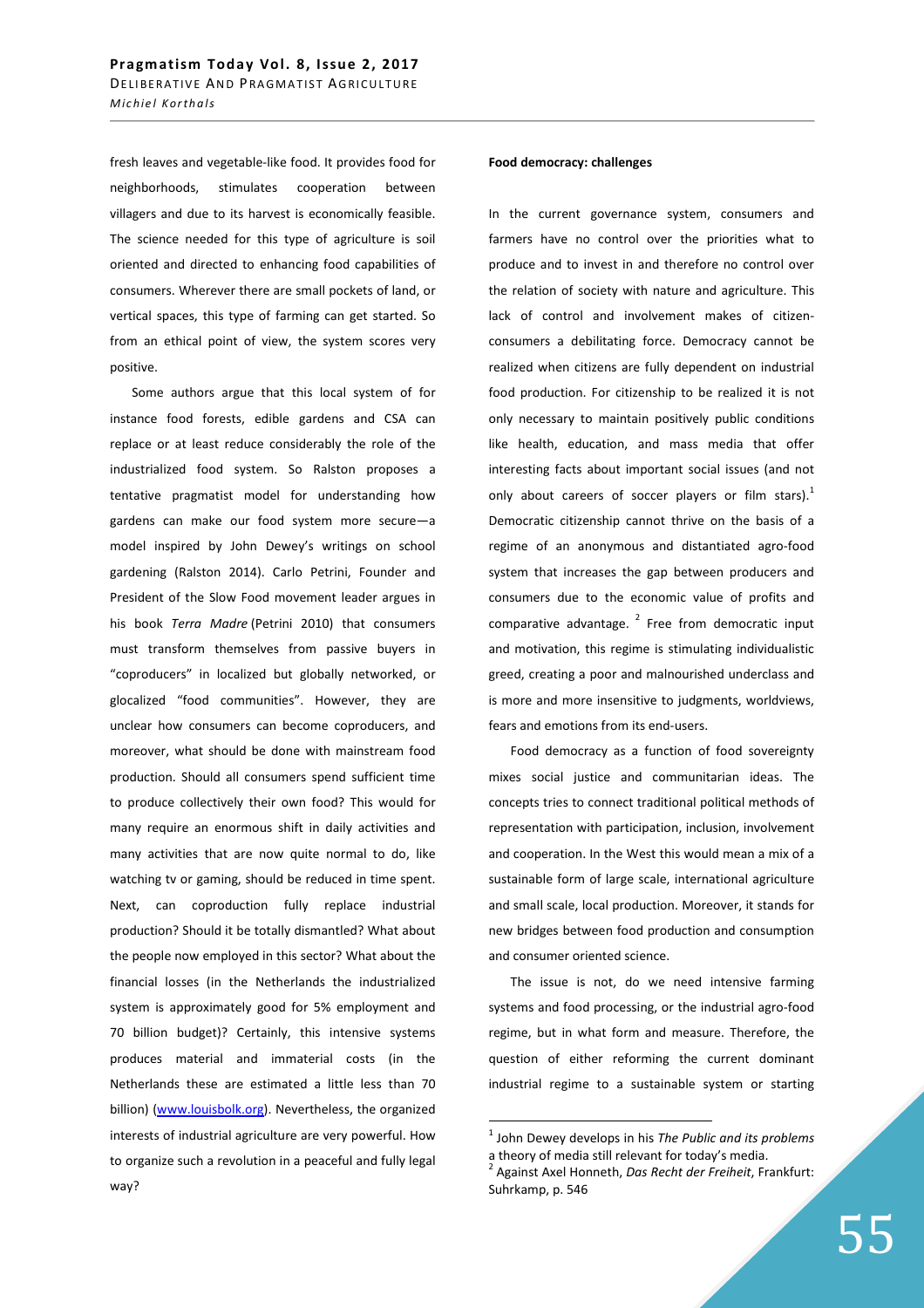localized alternatives is not an important issue; both are necessary. The pressing issue is to organize the fair representation of food and farming styles, which means to deal with the different food and farming styles in a constructive way that gives *opportunities to all in a fair and just process* (Sen 2009, 228). Food democracy from table to soil and from soil to table starts with the idea that 'there may not indeed exist any identifiable perfectly just social arrangement on which impartial agreement would emerge' (Sen 2009, 15). Food and farming styles will differ, and it is meaningless to try to overcome these differences by an appeal on mostly controversial facts or some other rock-bottom. Deliberation about deeply felt frictions between styles and cooperation are more fruitful strategies as is looking for common ground.

With respect to food production and consumption, it means that the deliberative approach cannot stand on its own. Sure, it needs tools like scenario building, and looking for positive matches between technologies and deliberative openings, and deliberations about uncertainties, fears and new ideas and opinions.<sup>3</sup> But more is necessary. Cooperation, working together and collective action with regard to food give meanings and experiences to democratic control and formation of beliefs. In bringing together eating, cooking and farming personal and social identity activities are affirmed, maintained and renovated. It is this connection of food production, of the *soil*, with the life world where philosophy can make a difference, because it shows that what is made according to current industrial agricultural definition of efficiency is not the best for having a good life. Cooking and eating are not simply activities that keep our day-to-day life going but they are identityachieving activities: they contribute to what we are and how we appreciate ourselves.

Local food production is challenged by both ecological and social factors. Some biologists warn that when the local ecosystems do not respect biodiversity and only concentrate on crops that deliver fast and usual products, other partners of the ecosystem, like bees and birds, will suffer (Anzelone 2013). The ecosystem approach requires that the interests of all partners in an ecosystem are taken into account, not only men's short term interest.

Deliberation about food is only fruitful when participants actually do in the agriculture and food sector: cooking, farming, producing some food or organizing some process or product. This practical knowledge is an inspirational basis of being able to remain connected and to acquire new insights and to put forward fruitful opinions. Deliberations on food enhance their quality when fed by embodied knowledge. This knowledge improves when it is daily exercised and it deteriorates when not exercised, just like a bodily condition needs exercises to remain in good shape. Shared internalized norms are helpful, but they are not necessary, cooperation and exercise does.

### **Food democracy: requirements**

The governance of food should be a polycentric affair, where civil society actions and movements together with governmental policies implement the right to adequate food and where governments organize this public good and provide a regulatory frame work for food companies and other private enterprises to do their work on markets (Ostrom 2009). Ostrom remarks: 'We need to ask how diverse polycentric institutions help or hinder the innovativeness, learning, adapting, trustworthiness, levels of cooperation of participants, and the achievement of more effective, equitable, and sustainable outcomes at multiple scales.' She discovered that 'local incorporated communities can contract with larger producers and change contracts if not satisfied with the services provided, while neighborhoods inside a large city have no voice.' Life sciences in close cooperation with social sciences can encounter a lot of opportunities on the basis of this governance structure.

 $\overline{a}$ 

<sup>3</sup> These are the main ethical tools that Dewey in his *The Public and its problems* recommends and which Habermas has updated.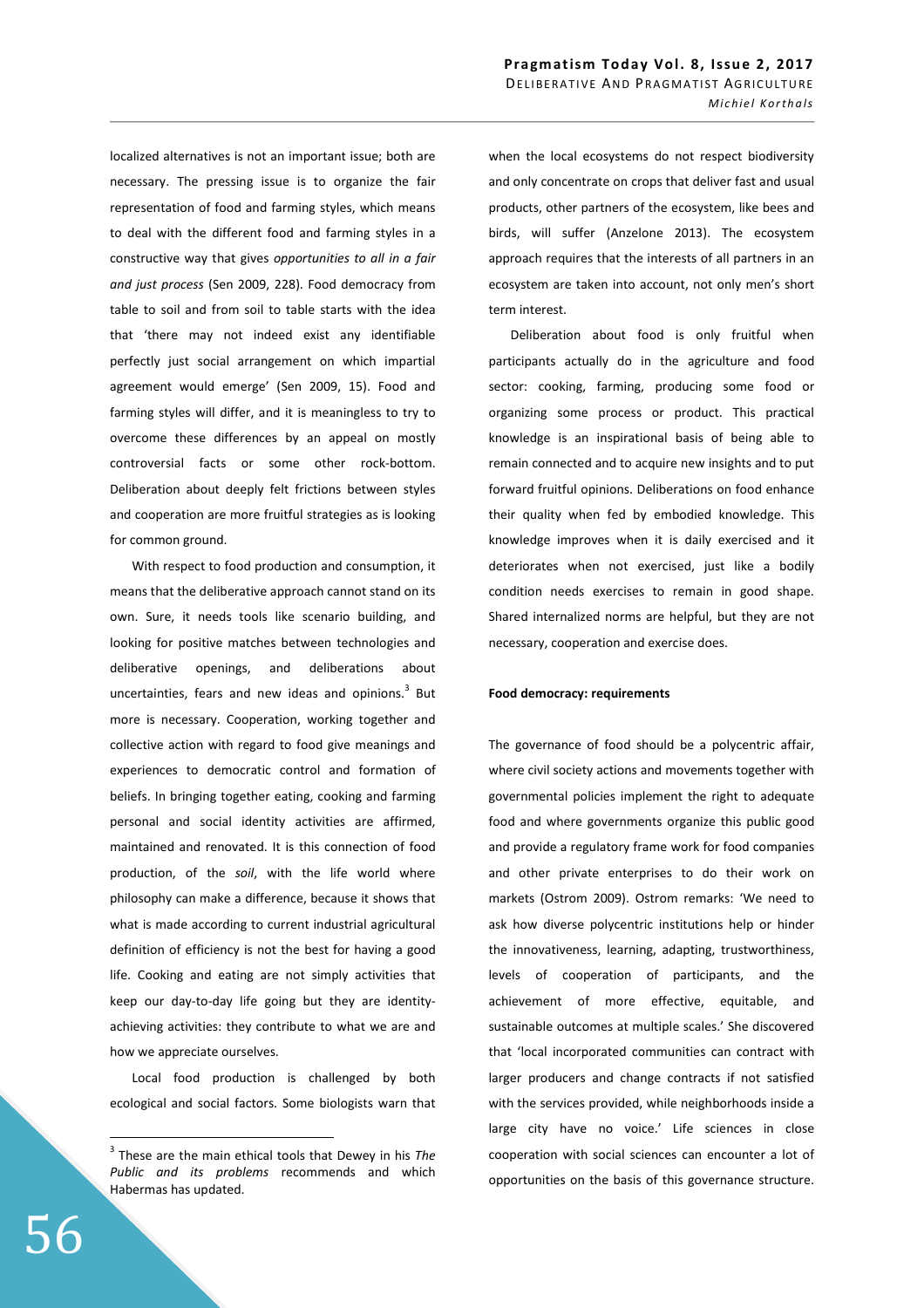Science and technology can work in both ways, either reducing the labor force by focusing on monocultural plantations or encouraging social and biological biodiversity by improving the quality of labor and food by making farming more pleasant, more productive, and less tiresome.

Food democracy can balance more equally the attention, money streams and governmental support that until now goes to industrial agriculture. In particular the permaculture, agro ecological approaches can have a more representative part of these streams (Tittonell 2013). Urban agriculture can have more prominence on health, environmental and food policies. In the Netherlands this would mean that the numerous initiatives on local production should get a boost.

Education and continuous training for both adolescents and adults is moreover also necessary.

Food capabilities need practices to stay in good order; they are like muscles that are in need of maintenance. Edible gardens with an integrated curriculum that integrates chemistry, biology, sociology and psychology focused on food gardening is a good device for children. Adults should be offered cooking workshops, food processing workshops (brewery, making sausages, bread and pizza). Media should pay much more attention to these trainings.

Entrepreneurship start-ups involved in local food provision, consultancy and communication should be facilitated and honored. Public spaces to discuss food issues in particular innovations, platforms in new media should be facilitated. Very important is also that research in plant-plant and plant-organisms interaction should be stimulated for small scale farming and urban farming. Quantity of production should be coupled with quality of production.

A relevant requirement for food democracy is the stimulation of small farmers. The trend towards larger and larger farms should be discouraged. The trend means that more people lose their job and migrate to slums in cities which often provide them no livable opportunities. The huge cities in the South are traps:

without assistance from outside people in the slums cannot escape poverty, deskilling, crime and corruption. Respecting and supporting small farmers is a better solution by establishing democracy in the sense of food sovereignty. *Food sovereignty* is a concept that originated with small and medium farmers in Latin America, and it covers 'the right of peoples to define their own food and agriculture; to protect and regulate domestic agricultural production and trade in order to achieve sustainable development objectives; to determine the extent to which they want to be selfreliant; to restrict the dumping of products in their markets; and to provide local fisheries-based communities the priority in managing the use of and the rights to aquatic resources. Food sovereignty does not negate trade, but rather, it promotes the formulation of trade policies and practices that serve the rights of peoples to safe, healthy and ecologically sustainable production' (Desmarais, 2010; De Schutter 2010; IAASTD 2009). This pro-poor, pro-rural and pro-small farmers approach is already a success in south-western China (Donaldson 2011).

Finally, international developments should always be connected with local developments: This implies for international organisations like WO, WHO, and FAO that their agencies should take into account the local implications of their worlds wide action for local contexts, in particular the weakest part of the population. Food and the processes that produce food are intrinsically connected with the identity of people (Korthals 2004).

### **Conclusion**

Pragmatists like Dewey started to encourage the idea of edible gardens by stressing the civil, political and economic meaning of gardening. However, they neglected the huge power of agro food industry and its detrimental influence on climate, nature and food capacities of people.